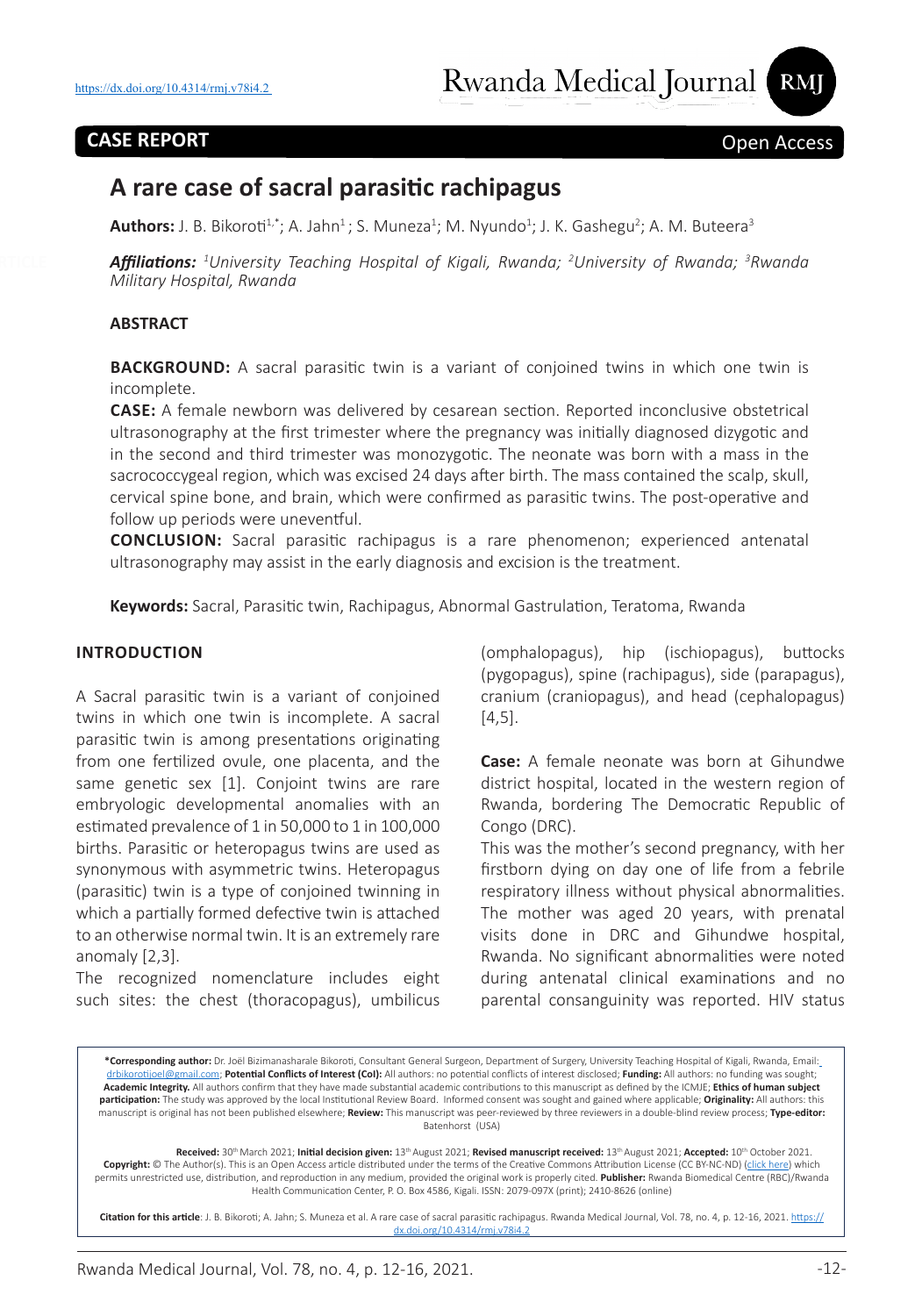of the mother was reported negative. Prenatal

Ultrasound was undertaken at 3 months, 5 months and 9 months, and noted twins, single, and single fetus respectively. No prenatal vitamins were used during the pregnancy.

He was born by Cesarean section with a total body weight of 3,020 kg, with a sacrococcygeal mass noted after birth. On day two of life, the neonate presented with fever and, on the third day, convulsed and was referred to the University teaching hospital of Kigali. The neonate was admitted to the pediatric neonate unit.

Neonatal examination revealed a sacrococcygeal haired mass of 34cm circumference, nodular, bony-hard feeling underneath the skin, not tender, mobile and vascularized. The mass was located at around 4cms above the permeable anus, a head-like mass with a tuft of hairs. Viewed at the anterior, which is the most posterior aspect, sacral mass was a face-like similar to a "cyclopia face" (Figure 1).



**Figure 1: Pre-operative mass examination and evaluation**

The neonate was put on Phenobarbital, 10% Dextrose, Cefotaxime, Gentamicin and suppository paracetamol prior to definitive surgical diagnosis.

RMI

The working diagnosis was neonatal infection associated with teratoma or sacral neoplasia

Ultrasound scan showed a huge soft tissue mass adjacent to the sacral region posteriorly and containing multiple bone structures within the lower portion. However, the mass appeared to be separated from the patient by skin, joined via vertebral body bone-like structures. These findings led to a Teratoma as the most likely diagnosis to rule out Dermoid/ Epidermoid mass.

Spine radiography found skull-like and small cervical spine column bones within the parasite attached to the sacral area (Figure 2).



**Figure 2: X-Ray findings of the parasitic twin** 

The sacral parasitic twin (Rachipagus) was diagnosed, and an excision of the parasitic twin from the healthy twin was planned.

Surgery was done on day-24-of-life and the excision of the parasite twin was successfully performed under general anesthesia. Perioperative findings were that of large bilaterally lateral vessels from the mass to the child which were ligated. No evidence of the spinal cord through the structured C-spine was found. Post-defect closure was undertaken and a dissection of the excised mass showed clear macroscopic brain tissue, soft skull and cervical bones. The post-operative period was uneventful and the child was discharged on day-32-of-life.

The Follow-up investigation showed an α-fetoprotein of 203.90 kUI/l (<6.00 kUI/l) from 07/06/2011 done at Biomnis (France). A decision to keep following up on the growth of the child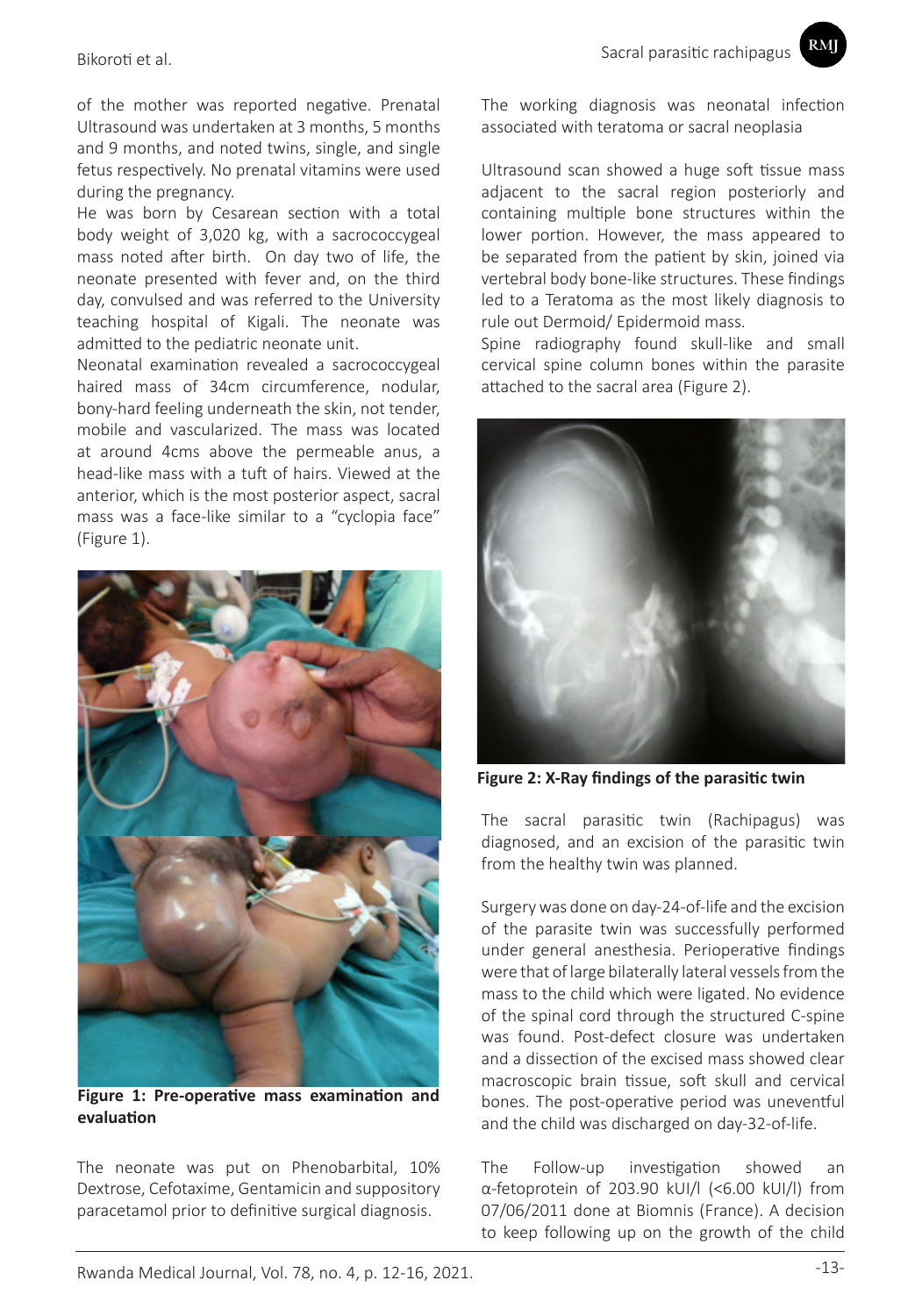RMI

was taken. Reviewed on  $1<sup>st</sup>$  June 2011, the child presented with a well-healed surgical wound and in good general condition (Figure 3).



**Figure 3: First postoperative follow-up with wound healing**

Follow up at 3 years 6 months of age was planned on 18th August 2014 and the child had started school, was in nursery three and growing normally without any problem (Figure 4).



**Figure 4: The second follow up review of the child at 3.6 years-old**

An online acceptance to publish the case from parents was obtained (2<sup>nd</sup> December 2020).

## **DISCUSSION**

Conjoined twins are monozygotic, monoamniotic, and monochorionic. They are always of the same gender, with a 3:1 female preponderance. Their formation results either from a failure of separation of the embryonic plate between 15 and 17-days gestation or from the secondary union of two separate embryonic discs at the dorsal neural tube or ventral yolk sac areas at 3 to 4 weeks gestation. Conjoined twins arise from the incomplete splitting of the blastocyst's inner cell mass or embryoblast while hatching at 7-8 days of gestation. Conjoined twins can also result from the duplication of the primitive node, the organizer of the gastrulation. In this case, the parasitic twin can be considered a more differentiated teratoma that has developed in a head-like mass. Its presentation and features suggested that a second rudimentary axis of the embryo has begun at the caudal aspect of the primitive streak after its regression during the 3rd week of the pregnancy. While ending its regression, the primitive streak becomes the caudal eminence which is the primordial of the sacral spinal cord and lower limbs' derivate of the sacral somites and neural crest. The features of this parasitic twin were suggested to result from abnormal development of the caudal eminence. The natural history that follows a prenatal diagnosis of conjoined twins confirms that a large number of infants die either in utero (28%) or immediately after birth (54%); in fact, only around 20% survive [5,6,7].

The risk of developing a parasitic twin is around one in 500,000 births. There have only been about 90 such recorded cases in the world [8]. A parasitic twin represents a rare developmental anomaly in which an asymmetrical, nonviable conjoined twin is attached to the host body at the time of birth [4].

The incidence of the various types of conjoined twinning is discussed. The spontaneous incidence is about 10 per million births. 40 to 60% of conjoined twins are stillborn, and 70% are female. Parasitic twins account for 10% of conjoined twins [7,9]. The estimated incidence of heteropagus twins is approximately 1 per 1 million live births [5,10].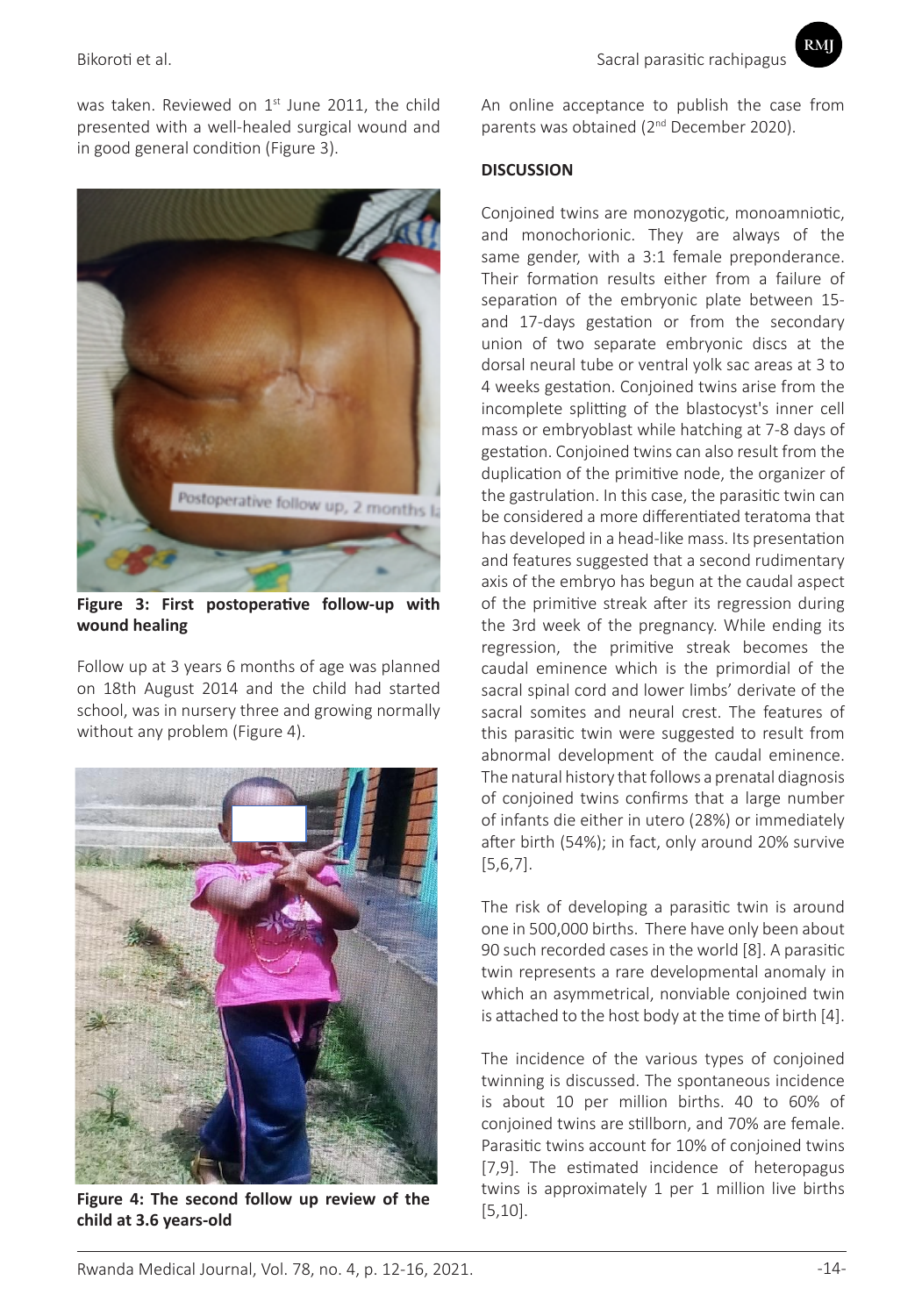Kamal Nain Rattan et al. reported a case of the sacral rachipagus parasite, which was vaginally delivered as a large irregular mass attached to the sacral region by a vascular pedicle, gross morphology of sacral parasite twin with rudimentary limb [2].

Chou SY et al. reported a female infant was born vaginally at 40 weeks' gestation to a healthy primipara. No important abnormalities were noted during prenatal examinations. The infant was fully developed in all external aspects except for a parasitic body conjoined with her sacrococcygeal region. Separated by operation 2 weeks after birth, the parasite contained lower limbs, adipose tissue, muscles, and a bowel sac. Over 4 years of observation, no abnormalities have been found since the operation [11].

Maria Okumura reported a 5 cm mass expelled during delivery of the trunk. The neonate had a minuscule blind orifice in the skin of the sacrococcygeal region, presumably the site of the attachment of the mass. On pathologic examination, it corresponded to an intestinal sac that was interpreted as part of the parasitic twin or an intestinal duplication [12].

Mecit Kantarcı et al. reported a 2900 g boy was born by normal vaginal delivery to a healthy young mother. At birth, the infant was found to have a large mass attached to his sacrococcygeal region. Radiologic and histopathological examinations showed long and short bones within the sacral parasite. It was presented as a rare case of parasitic conjoined twin attached to the sacrococcygeal region of the autosite. Surgery was performed when the baby was 1 week old and the mass was excised [13].

Hirayama Y et al. reported a huge sacral mass found

### **REFERENCES**

1. M. Kara, E. Yılmaz, I. Eminli, E. Töz, İ. Avc, T. Öge, E. Ciğercioğulları. Case report: sacral parasitic twins, Clinical and Experimental Obstetrics & Gynecology- Vol. XXXVII, no. 3, :240-241, 2010

2. N R Kamal, J Singh, P Dalal, P Sonika, A Rattan. Sacral Rachipagus Parasite: A Case Report. Journal of Neonatal Surgery 2016; 5(2):16)

3. B Dejene, S A. Negash, T N Mammo, A Tadesse, H Getachew, M Derbewe. Heteropagus (parasitic) twins. Pediatric Surgery Unit, Department of Surgery, Addis Ababa University, Ethiopia, Journal of Pediatric Surgery RMI

at 30 weeks of gestation by fetal ultrasonography. The fetus was delivered by a cesarean operation at 37 weeks and 6 days of gestation. The alphafetoprotein (AFP) level was 174,640 ng/ml. The mass separated by an operation one the day after her birth contained structures similar to imperfect limbs and backbone. A variety of tissue and organs having derived from three germ layers were identified within the mass and showed a tendency to be highly differentiated. Even though a large proportion of the central nervous system tissue showed immature and dysplastic features, no evidence suggested the presence of neoplasm. The infant has shown normal growth and did well without a recurrence of the sacral mass or any elevation in the serum AFP level during the 12-month follow-up. The case was considered as a sacral parasite rather than a sacrococcygeal teratoma [14].

In the majority of parasitic twin cases reported, the anterior upper abdominal and chest parts remain the most common location of the parasite. In sacral parasitic (Rachipagus) twin being rare, antenatal ultrasound should have a high index of parasitic twin suspicion and postnatal sacral mass clinically should include parasitic twins as a differential.

## **CONCLUSION**

Our case is an atypical and rare form of parasitic twin. This is explained by the fact that it had two axes on the distal part of the back of the autositic twin, which is the site of the initiation of the gastrulation. This suggests a hypothesis of the duplication of the primitive streak after it has been initiated. In general, parasitic twins tend to be acranial (without a skull).

Case Reports 37 (2018) 44–49)

4. N Khavanin, J R Ruge, FA Vicari, E J Belin, R G Kellogg, J P. Steinberg. Parasitic rachipagus conjoined twin: case report.

J Neurosurg Pediatr 22:313–316, 2018

5. What Is a Parasitic Twin? Accessed: Dec. 27, 2020. [Online]. Available

 https://www.healthline.com/health/pregnancy/ parasitic-twin#in-the-news

6. Alastair J.W. Millar. Conjoined and parasitic twins. In Pediatric Surgery: A Comprehensive Textbook for Africa. Edited by Emmanuel A. Ameh, Stephen W. Bickler, Kokila Lakhoo, Benedict C. Nwomeh, Dan